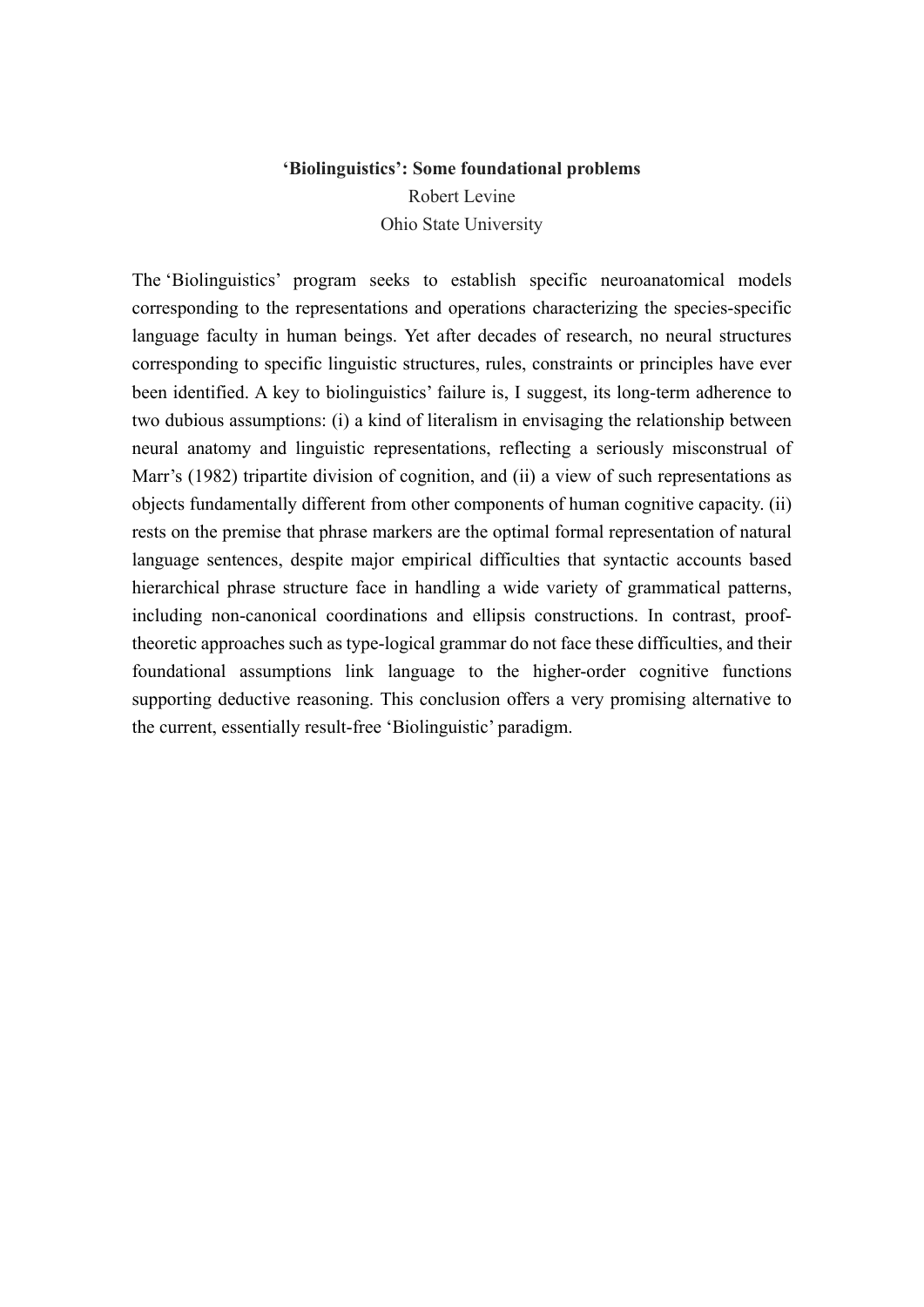# **Anti-reconstruction Effects and Object Shift in Japanese** Nobuhiro Miyoshi Asahikawa Medical University

Japanese has a group of expressions that typically take wide scope over negation. Among these are focus particles like *dake* (=only), *mo* (=also), *sae*(=even) and the disjunction *ka* (=or). Take a look at (1), where the particle *dake* (=only) attached to the object *ringo* (=apple) takes obligatory wide scope over negation.

(1) Masao-wa ringo-dake tabe-nakatta  $(only > Neg, *Neg > only)$ Masao-Top apple-only eat-Neg.Past 'lit. Masao didn't eat only apples.'

This obligatory wide scope phenomenon can be broken down into the following two questions. First, given that Japanese is a scope-rigid language, should (1) count as evidence for obligatory TP movement into TP domain as Shibata (2015) argues? Second, why is the narrow scope reading of *dake* (=only) unavailable in (1)? In other words, do we need some special mechanism to derive the anti-reconstruction effects observed in (1)?

In this talk, I argue that the answers to both questions are negative, by demonstrating that the particles in question are positive polarity items (PPIs) in that they exhibit rescuing effects in the sense of Szabolcsi (2004) and Yoshimoto (2014).

PPIs are, by definition, unable to take narrow scope with respect to clausemate negation as shown in (2).

| (2) | a. Masao didn't eat something      | $(*Neg > some)$ |
|-----|------------------------------------|-----------------|
|     | b. *Masao-wa nanika tabe-nakatta   | $(*Neg > some)$ |
|     | Masao-Top something eat-Neg.Past   |                 |
|     | 'lit. Masao didn't eat something.' |                 |

However, Szabolcsi (2004) points out that PPIs taking scope below clausemate negation can be rescued as in (3) and proposes (4). Yoshimoto (2014) claims that the rescuing effects are also observed in Japanese.

- (3) a. I don't think John didn't call someone  $(\mathbf{V}$ Neg> Neg >some) b. If we don't call someone we are doomed.  $(\mathbf{V}Neg > some)$
- (4) PPIs do not occur in the immediate scope of a clausemate anti-additive operator AA-Op, unless [AA-Op > PPI] itself is in an NPI licensing context.
- (5) a. Masao-wa nanika tabe-zu-ni-wa irare nakatta. $(\mathbf{v}'Neg>Neg>some)$  Masao-Top something eat-Neg-Prt-Top can.be-Neg-Past 'Masao could not help eating something'
	- b. Naika tabe-nakere-ba, Masao-wa sinu  $(\mathcal{V}$ Neg > some)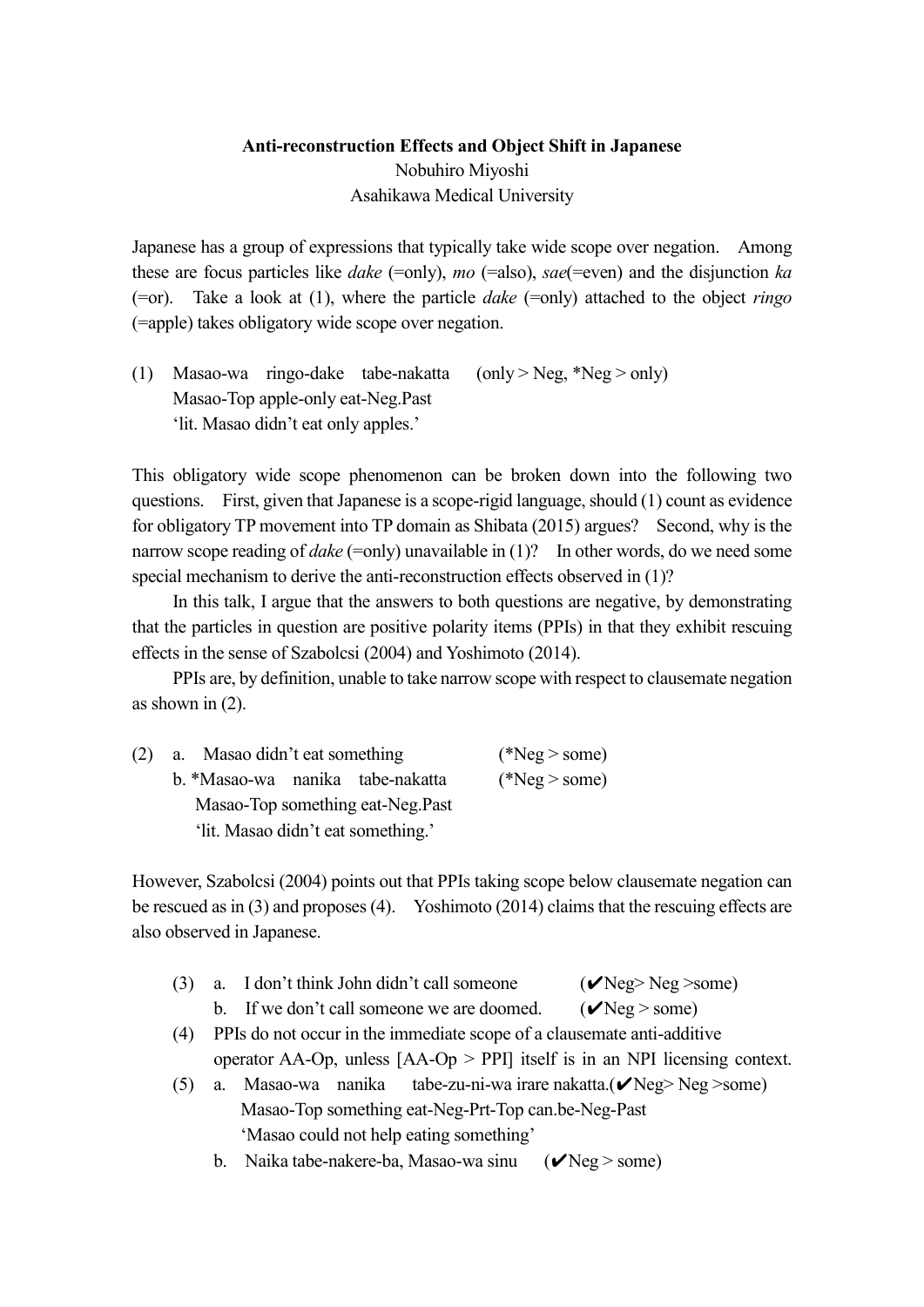something eat-Neg-if Masao-Top die.Pres 'lit. Masao will die, if he doesn't eat something'

Now consider (6), where the narrow scope reading of *dake* (=only) is available.

- (6) a. Masao-wa ringo-dake tabe-zu-ni-wa irare nakatta  $(\mathbf{v}'Neg > Neg > only)$  Masao-Top something eat-Neg-Prt-Top can.be-Neg-Past 'Masao could not help eating only apples'
	- b. Niku-dake tabe-nakere-ba Masao-wa benpi-ni nara-nai  $(\mathcal{V}$ Neg > only) meat-only eat-Neg-if Masao-Top, Masao constipation become-Neg 'lit. Masao will not be constipated, if he doesn't eat only meat'

The present claim is that the particle *dake* is a PPI. The absence of the narrow scope reading of *dake* in (1) immediately follows from this claim, since PPIs cannot stay under the scope of their clausemate negation. Another implication of the narrow scope reading of *dake* in (6) is that object shift across negation does not have to be obligatory in Japanese. Thus, we do not need to introduce any extra mechanism to deal with (1), because scrambling suffices to derive the anti-reconstruction effects.

### References

- Shibata, Yoshiyuki (2015) Negative structure and object movement in Japanese, *Journal of East Asian Linguistics* 24, 217-269
- Szabolcsi, Anna (2004) Positive polarity negative polarity, *Natural Language and Linguistic Theory* 22, 409–452.
- Yoshimoto, Yasushi (2014) On the rescuing of positive polarity items in Japanese, *Ryudai Review of Euro-American Studies* 58, 111-133.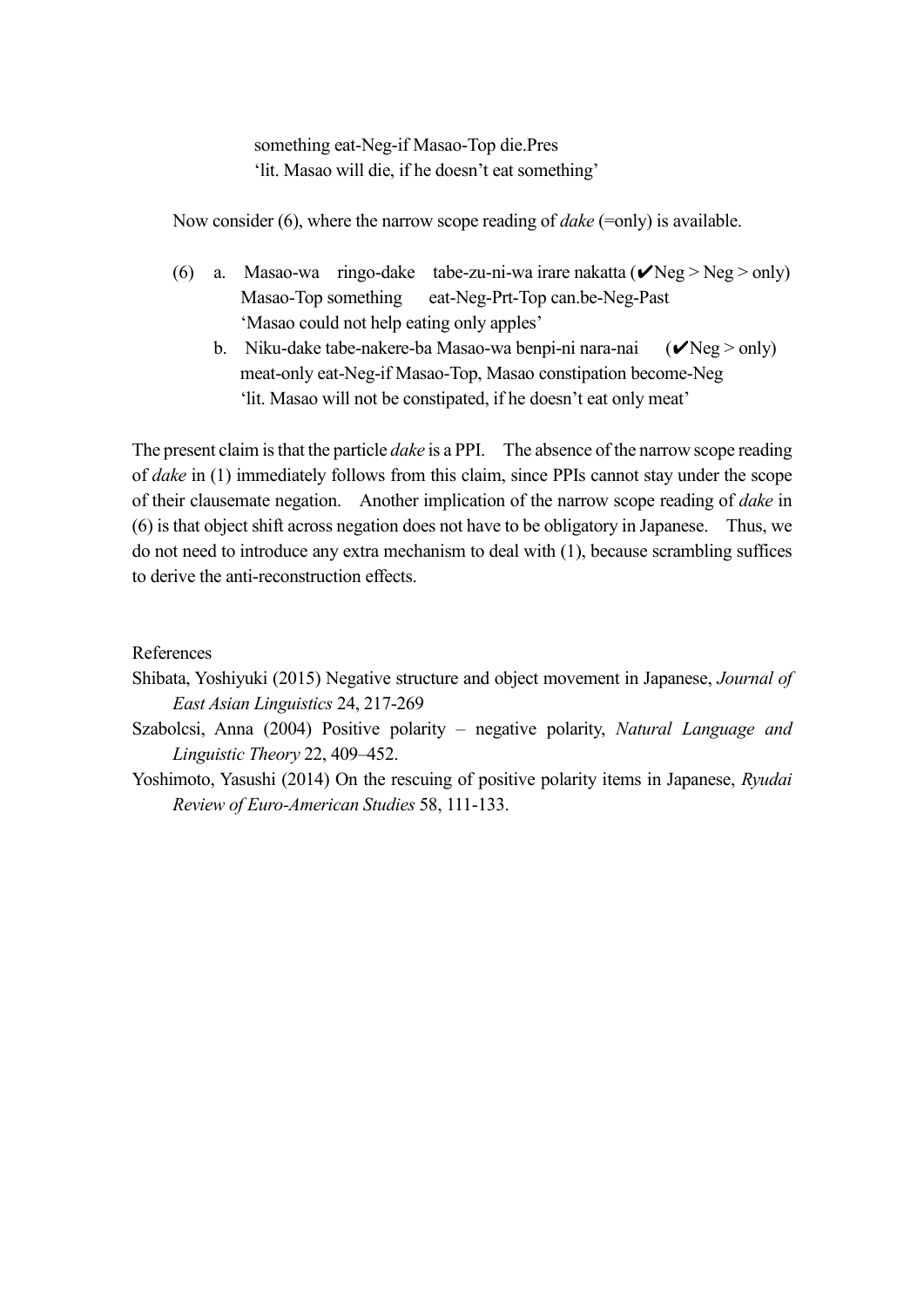Lexical Creativity: Contrastive Focus Reduplication and Constructional Reduplication

# Naoyuki Ono Tohoku University

In this talk, I would like to address the question of lexical creativity, i.e. how the coining of new words takes place in the lexicon and how existing words are manipulated into novel lexical combinations, through a discussion of a certain type of word formation in English and Japanese. The word formation process that I will focus on is the so-called *Contrastive Focus Reduplication* (CFR) in English (Ghomeshi et al. 2004) and *Constructional Reduplication* (CR) in Japanese (Ono 2015). As the names suggest, both of them are a type of reduplication, and thus they have some similar formal and semantic properties in common. But despite their apparent similarities, there are some fundamental differences between them. In this talk, I will show that they exhibit some parallelisms in form and meaning, but at the same time they differ crucially from each other. Finally, I will attempt to explicate the reason that superficially similar lexical processes differ from one language to another.

Most research on CFR in English has largely focused on its semantic properties (Horn 2006, Ghomeshi et al. 2004, Song and Lee 2014, among others). Researchers agree, more or less, that any particular CFR picks out a prototypical reading of the reduplicated word; for instance, the reduplicated expression *salad-salad* in "I'll make the tuna salad, and you make the SALAD-salad" (Ghomeshi et al. 2004: 308) is said to denote a prototypical instance of a category denoted by the base noun, i.e. something like "a green salad" in this case. Likewise, a CR in Japanese, such as *onnanoko-onnanoko sita* (girl-girl) in the following sentence "*onnanoko-onnanoko sita onna ga sukidesuka*" (lit. Do you like a girl-girl woman?) signals the most prototypical meaning of the reduplicated word *onnanoko* (girl). Thus, CFR and CR commonly serve to single out, as Horn (2006: 15) puts it, "an element or subset of extension of the noun corresponding to a true, real, default, or prototype category member".

What is more interesting about the semantics of CFR and CR is that the interpretation of a reduplicated expression is often heavily dependent on contextual factors. The meanings of CFR and CR vary depending on the context in which they occur. Researchers have pointed out that an instance of CFR, e.g. *coffee-coffee*, can signal a literal meaning, in contrast with its figurative meaning, with no reference to prototypicality (Ghomeshi et al. 2004: 315). Thus, a CFR merely picks out a contextually salient reading and the reference to prototype is one of the possible senses. Similarly, a CR may convey varying senses; e.g., in *yasai-yasai sita suupe* (lit. vegetable-vegetable soup), the CR usually picks out a sense of an ample amount of (or sometimes an excessive amount of) the entity expressed by the noun; thus, *yasai-yasai sita* (vegetable-vegetable) in this case does not mean a prototypical amount of vegetable.

The context-dependency of CFR and CR may follow from, or at least be closely related with the fact that CFR and CR are a phenomena of colloquial language. Widlitzki (2016) has pointed out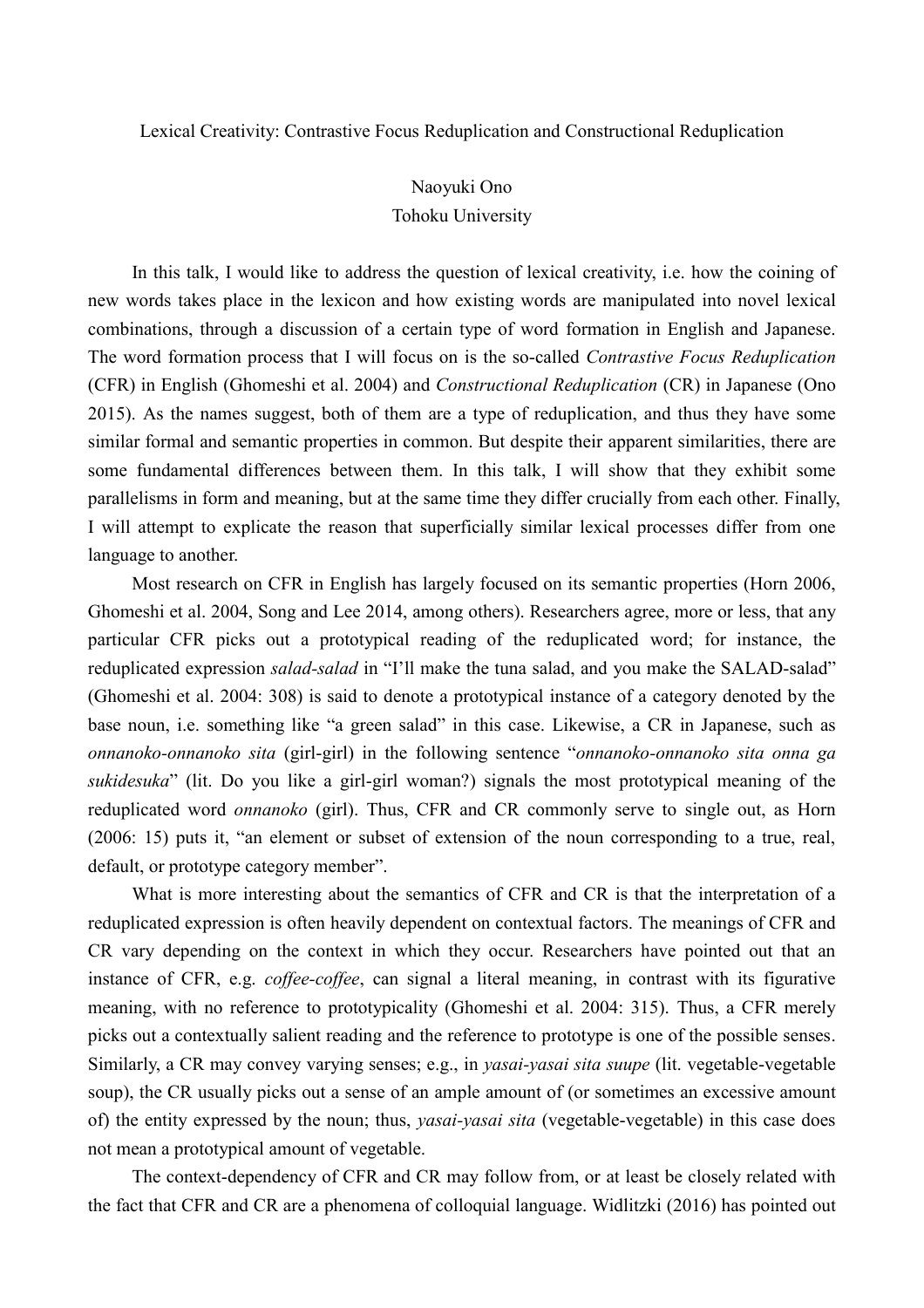that, based on a corpus study she conducted, CFRs most frequently emerge in contexts where the intended meanings are clarified by the speaker and they tend to appear in blogs maintained by women and young speakers. Ono (2015) has revealed that CRs are completely different from conventional N-N or A-A reduplications in Japanese, such as *yama-yama* (mountain-mountain) or *hiro-biro* (wide-wide) in that the conventional reduplications express plurality of individual entities or intensifying meaning, independent of the context.

Some researchers have pointed out that a prototype analysis does not satisfactorily account for the semantics of CFR since prototypes of a category vary depending on the contexts and speaker's background knowledge. This fact leads Song and Lee (2011) to propose a "dynamic" prototype analysis where CFRs are only interpretable in relation with relevant alternative categories in the discourse. Ono (2015) has observed, in contrast, that CR in Japanese does not exhibit as much contextual variability as English CFR does. Instead, a CR is viewed as a degree modifier in which a denotation of the reduplicated noun is turned into a scalable object. Ono proposed a scale structure analysis of CR and claimed that the prototypicality of a category signaled by CR follows from a scalar interpretation of the object.

The question is why this is so. I would like to suggest that the difference is boiled down to the lexical resources that CFR and CR make use of when the coining of novel lexical expressions takes place. I would claim that the lexical resource that delivers CFRs to the English lexicon is compounding; whereas the lexical resource that creates CR in Japanese is reduplication of mimetic (or onomatopoeic) words, such as *sube-sube* (smooth). Compounding and mimetic reduplication are highly productive lexical processes in each language. Thus, the productivity of CFR and CR crucially hinges on the productivity of their lexical resources. CFR and CR are creative lexical formations at the level of colloquial speech. We are able to try to explain lexical creativity as a function of lexical resources from which the lexical processes originate and contextual factors in which the lexical processes are used.

#### References

Ghomeshi, Jila, Ray Jackendoff, Nicole Rosen, and Kevin Russell (2004) Contrastive Focus Reduplication in English (The SALAD-Salad Paper). *Natural Language and Linguistic Theory* 22, 307-357.

Horn, Laurence (2006) Speaker and Hearer in Neo-Gricean Pragmatics. *Waiguoyi* 164, 2-26.

- Ono, Naoyuki (2015) *Koobunteki Tyoohukugo Keisei--Onnanoko Onnanoko Sita Onna o Megutte* [Constructional Reduplication Formation: *Onnanoko-onnanoko sita onna*]. (2015) Yoko Yumoto and Naoyuki Ono (eds.) *Goiimiron no Atarasii Kanoosei o Sagutte* [*Exploring the New Possibility of Lexical Semantics*], 463-489. Kaitakusha.
- Song, Myounghyoun and Chungmin Lee (2011) CF-reduplication in English: Dynamic Prototype and Contrastive Focus Effects. *Proceedings of SALT 21*, 444-462.
- Widlitzki, Bianca (2016) Talk Talk, Not Just Small Talk: Exploring English Contrastive Focus Reduplication with the Help of Corpora. *ICAME Journal* 40, 119-142.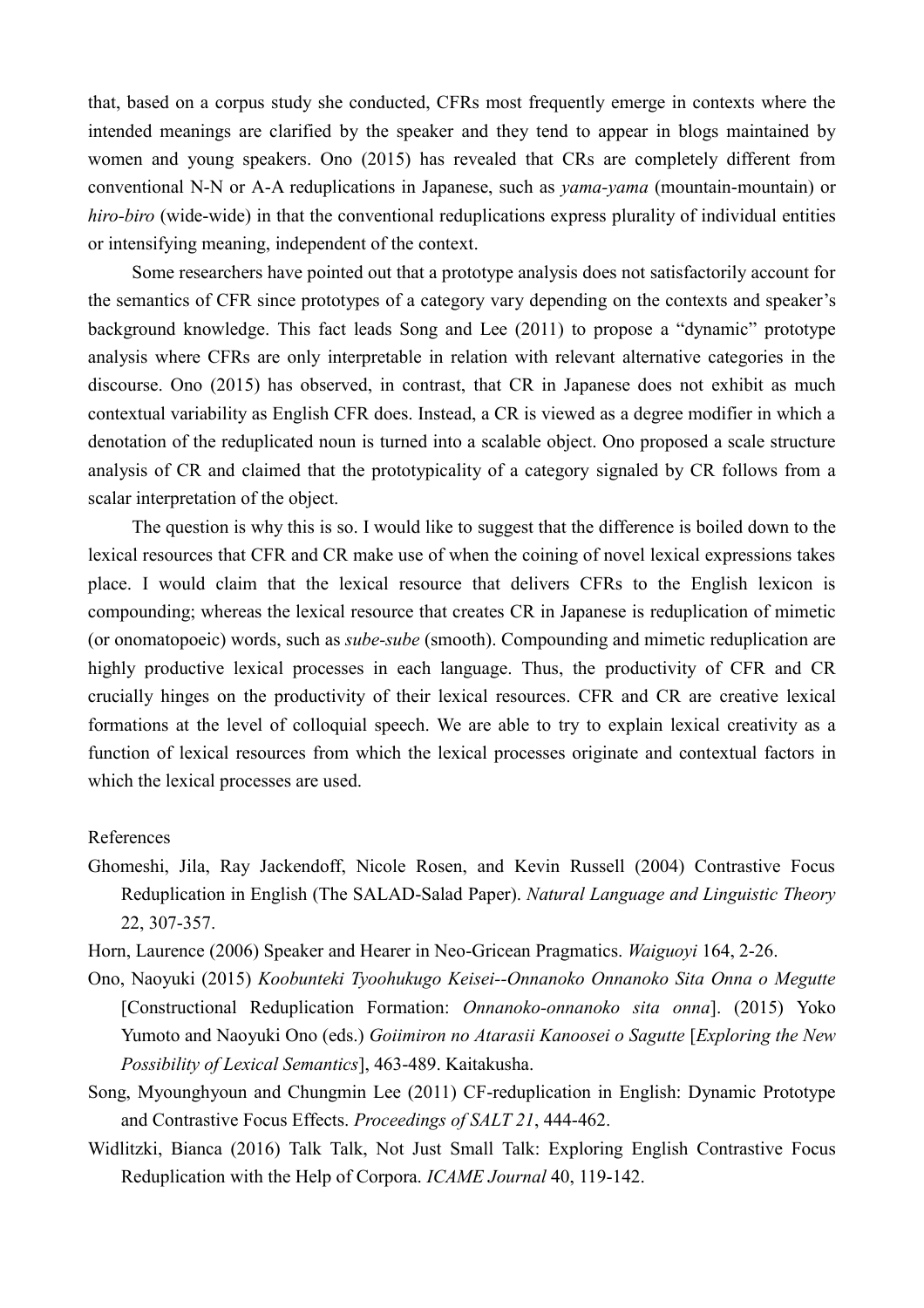### **Theoretical Shortcomings: Counterexamples to Word Stress Treatments in English**

#### Eiji Yamada Fukuoka University

 In this talk, I will examine how certain types of exceptions are dealt with in major treatments of word stress in English. I will then suggest a new analysis of main stress assignment, as well as subsidiary stress assignment.

 First to be mentioned here is *Sound Pattern of English* (Chomsky and Halle (1968)) (henceforth, *SPE*). In *SPE*, main and subsidiary stress assignment are comprehensively accounted for by the Main Stress Rule (MSR) and auxiliary rules with the help of cyclic application. For example, in the *còndênsátion* word type, whose internal structure is taken to be  $[$ [*condéns*] $\sqrt{$  *ation*] $\sqrt{N}$ , the MSR and auxiliary rules provide the stress pattern *còndênsátion* with primary stress on the penultimate vowel *sá*, *tertiary* stress on the second syllable *dên*, and secondary stress on the first syllable  $\dot{con}$  ((') = main stress, (') = secondary stress, (') = tertiary stress or full vowel without stress reduction to schwa). Note that in this case the position of primary stress in the verb is inherited by the noun as tertiary stress (stress "inheritance" with so-called "transparency") by the cyclic application of MSR from the innermost constituent, the verb, to the next higher level of the word structure, the noun (also termed "cyclicity"). This contrasts with the *còmpensátion* word type *without* tertiary stress on the *second* syllable *pen*, since its base verb does not have primary stress on that position, i.e.  $[c{\phi}m{\phi}n{\phi}n]_N$ .

 This account meets a serious problem in the *ìnformátion* word type. It seems natural to consider the noun *informátion* to be derived from the base verb *infórm* as in [[*infórm*]<sub>V</sub>  $a$ *tion* $\vert$ <sub>N</sub>. As the rule stands now, however, it incorrectly predicts the stress pattern \**ìnfôrmátion* with *tertiary* stress on the *second* syllable; in fact, *ìnformátion* does not have tertiary stress in that position. Words of this class are counterexamples to cyclicity and transparency. Thus, in *SPE* words of this type are postulated to have a "flat" structure as  $[information]_N$  without an internal base verb (*SPE*: 112, 161) in the underlying phonological representation. However, this kind of treatment of counterexamples creates both a "cyclicity" and an "opacity" problem in the theory.

 In subsequent studies, however, the problem of the "exceptional" treatment of this class of words does not seem to be completely solved in Liberman and Prince (1977), Hayes (1980), Halle and Vergnaud (1987: 251), or others. In other words, the counterexamples remain in their theories.

 Optimality Theory (Prince and Smolensky (1993), and others; hereafter, OT) has inverted this approach. Rules and their cyclic application are abolished in favor of violable constraints. In effect, the *ìnformátion* word type becomes the norm, while the *còndênsátion* word type is made the exception. Since there are no derivations in (classic) OT, the *ìnformátion* word type seems to fit best for their purposes, as the word does not show any stress inheritance effect on the second syllable. On the other hand, the *còndênsátion* word type with a stress inheritance effect on the second syllable poses a difficulty in their account. We can say that this constitutes one of the counterexamples to OT.

 For this class of counterexamples, Pater (2000) for example suggests that the words should be placed in a specially marked set in the lexicon as  $S_1$  (a set-1); only one type of highest-ranked, specially assumed constraint will then be activated on this set, giving the desired output. This, too, constitutes an ad hoc "exceptional" treatment of counterexamples. (Later in OT, the theory was modified to accept the "derivational" aspect in the stress assignment of words; however, this causes another problem, which will not be discussed here.)